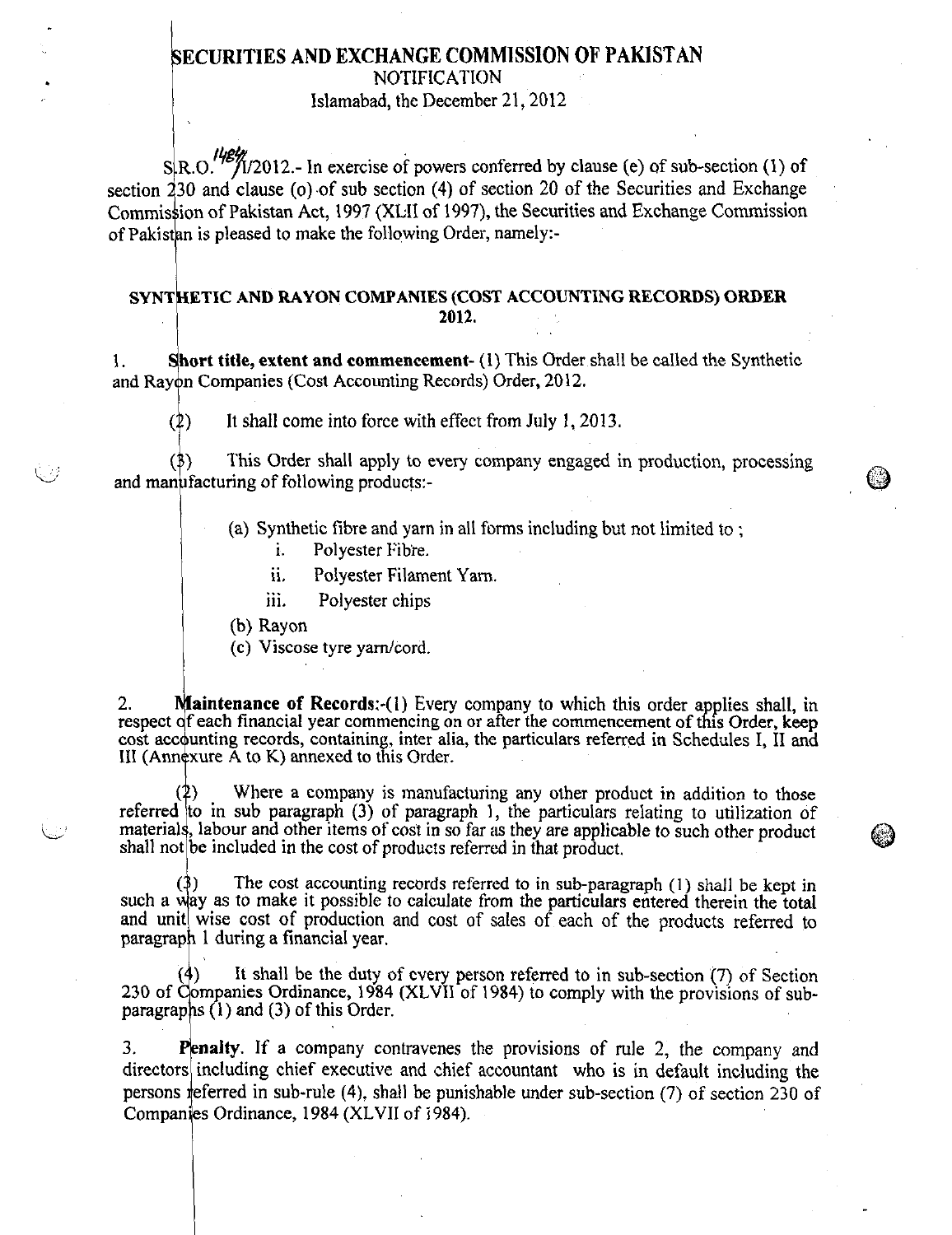## **SCHEDULE** I

(See Paragraph 2)

#### I. Materials:

### Raw Material. —

- $(a)$ Proper records shall be maintained showing separately the quantity and cost of each raw material used for manufacture of synthetic fibre and yarn in all forms.
- $(b)$ Proper records shall be maintained showing separately the quantity and cost of Rayon Grade Pulp. Caustic Soda and other materials used in the manufacture of Tyre Yarn. Where Rayon Grade Pulp is obtained from different sources, the records shall be maintained in such a manner that the cost of Rayon Grade Pulp obtained from imported and indigenous sources are available. If Rayon Grade Pulp is manufactured by the company, detailed records indicating the breakup of raw materials consumed for its production and conversion cost shall be maintained in such details as to enable ascertainment of the cost of the Rayon Grade Pulp including charges incurred upto the rayon factory.
- $(c)$ The records shall also indicate the proportion of different kinds of pulp used from different sources for the manufacture of the different rayon'products.
- $(d)$ Proper records shall also be maintained showing the quantity and cost of packing and other items received along with different raw materials, which are either re-used or sold. Credits for such items shall be afforded to the respective raw materials as far *as* possible. Otherwise the credits should be allocated to different products on an equitable basis.
- (e) Proper records shall be maintained to arrive at the cost of Rayon Grade Pulp purchased by the company inclusive of all direct charges such as freight, insurance, octroi, etc., incurred unto works. The records shall show the receipts, issues and balances both in quantity and cost of Rayon Grade Pulp separately by sources of purchase and for different qualities.
- Similar records as detailed in pans (i) to (iv) above shall be maintained in respect of cotton linters of different grades used in the manufacture of acetate yarn/fibre. These records shall show the receipts, issues and balances both in quantity and cost of cotton linters of different grades like second cut linters, defibrated linters and mill run linters.  $(f)$

Process Materials. - Proper records shall be maintained to show the receipts, issues and balance both in quantities and cost of each item of process materials used for the manufacture of product mentioned in paragraph  $(1)$  of the Order. In case of certain chemicals used as catalysts having longer life of more than a year, the costs of such items should be deferred on appropriate basis. The costs shall include all direct charges upto and including the works wherever specially incurred. The issues shall be properly identified with the departments, cost centers and products manufactured. Where these process materials are produced by the company, separate records showing the cost of manufacture of each such materials indicating the breakup of raw materials consumed for their production and conversion cost shall be maintained in such details as may enable the company to determine the cost of such process materials produced. In case caustic soda is manufactured proper

 $(1)$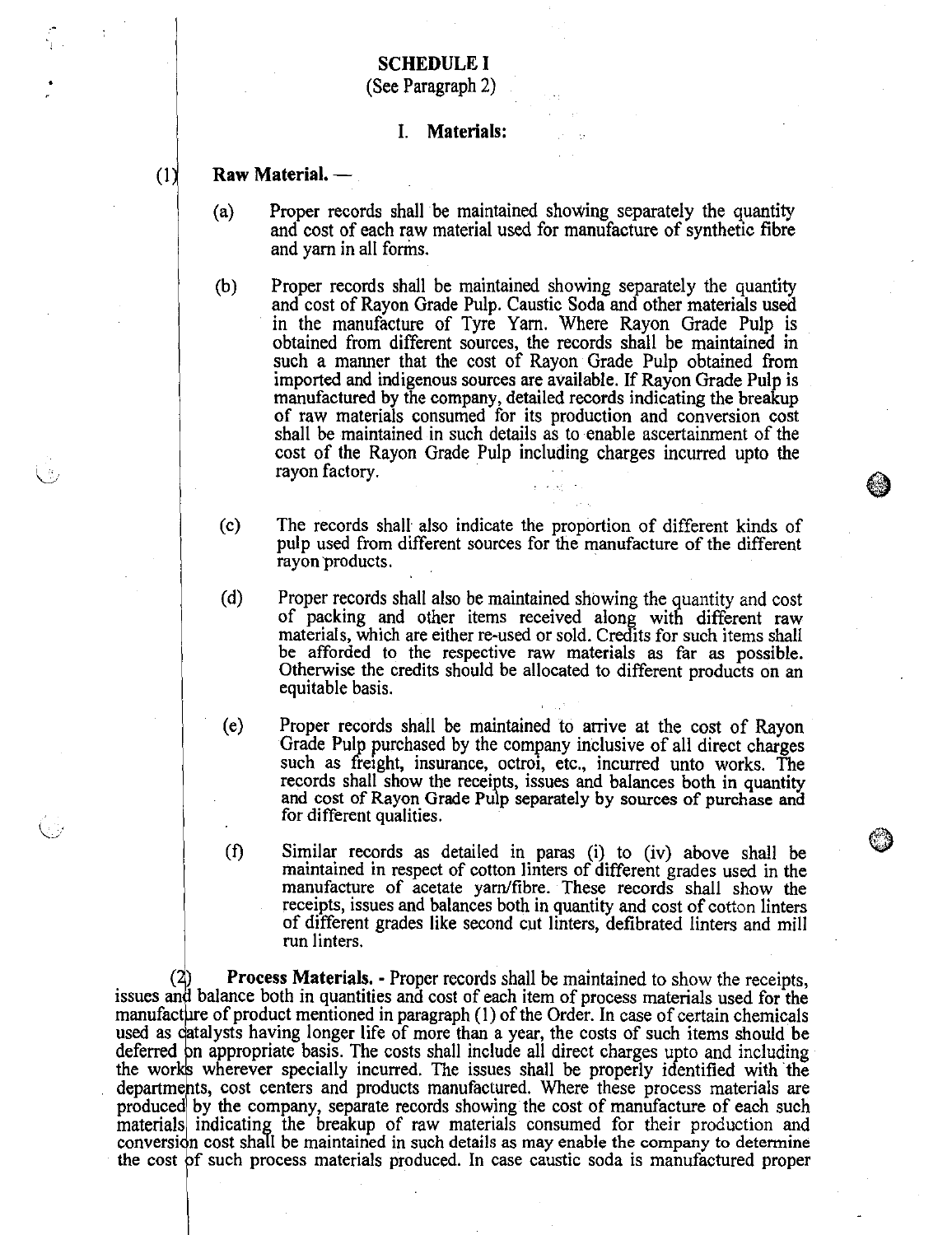records of he same shall be maintained. Where any of the plants for process chemicals are used for processing such chemicals on behalf of outsiders, proper records about the quantities so processed, the details of the costs incurred therefore and the amounts recovered as conversion charges shall also be maintained.

#### Consumable Stores, Small Tools, Machinery Spares, etc. — (3)

- Proper records shall be maintained to show the receipts, issues and  $(a)$ balances both in quantities and cost of each item of consumable stores, small tools and machinery spares. The costs shown shall include all direct charges unto works, wherever specifically incurred.
- In the case of consumable stores and small tools, the cost of which are  $(b)$ insignificant, the company may, if it so desires, maintain such records for the main groups of such items,
- (c) The cost of consumable stores, small stools and machinery spares, issued shall be charged to the relevant heads of account such as production, repairs to plant and machinery, repairs to buildings. Materials consumed on capital works such as addition to buildings, plant and machinery and other assets shall be shown under the relevant capital leads.

#### $(4)$ Wastages, Spoilages, Rejections, Losses, etc. of Materials. –

- $(a)$ Proper records shall be maintained showing the quantity and cost of wastages, spoilages, rejections and losses of raw materials, process materials, consumable stores, small tools and machinery spares, whether in transit; storage, manufacture of for any other reasons. Threshold for recording abnormal losses is 5% and above.
- (b) The total waste in terms of cellulosic content of pulp made up from wastes in different department like viscose, spinning, bleaching, coning and reeling shall also be recorded separately to enable control of such losses and identifying the realization therefore. Separate records of different types of wastes like clean, oily and other waste fibres obtained in the process of conversion of viscose staple into tops either through own unit or through outside combing units shall also be kept indicating the respective quantities and sales realization. The method followed for adjusting the above losses as well as the income derived from the disposal of rejected and waste materials including scrap, if any, shall be indicated in the cost records.

#### II. Salaries and Wages:

Proper records shall be maintained to show the attendance and earnings of all employees and the departments or units or cost centers and the work on which they are employed. The records shall also indicate separately: -

- Overtime wages earned.  $(a)$
- $(b)$ Piece-rate wages earned.
- $\left( c \right)$ Incentive wages earned, either individually or collectively as production bonus or under any other scheme based on output.
- $(d)$ Earnings of casual labour.

Any wages and salaries allocable to capital works such as addition or heavy repair works to plant and machinery, buildings or other fixed assets shall be accounted for under relevant capital heads.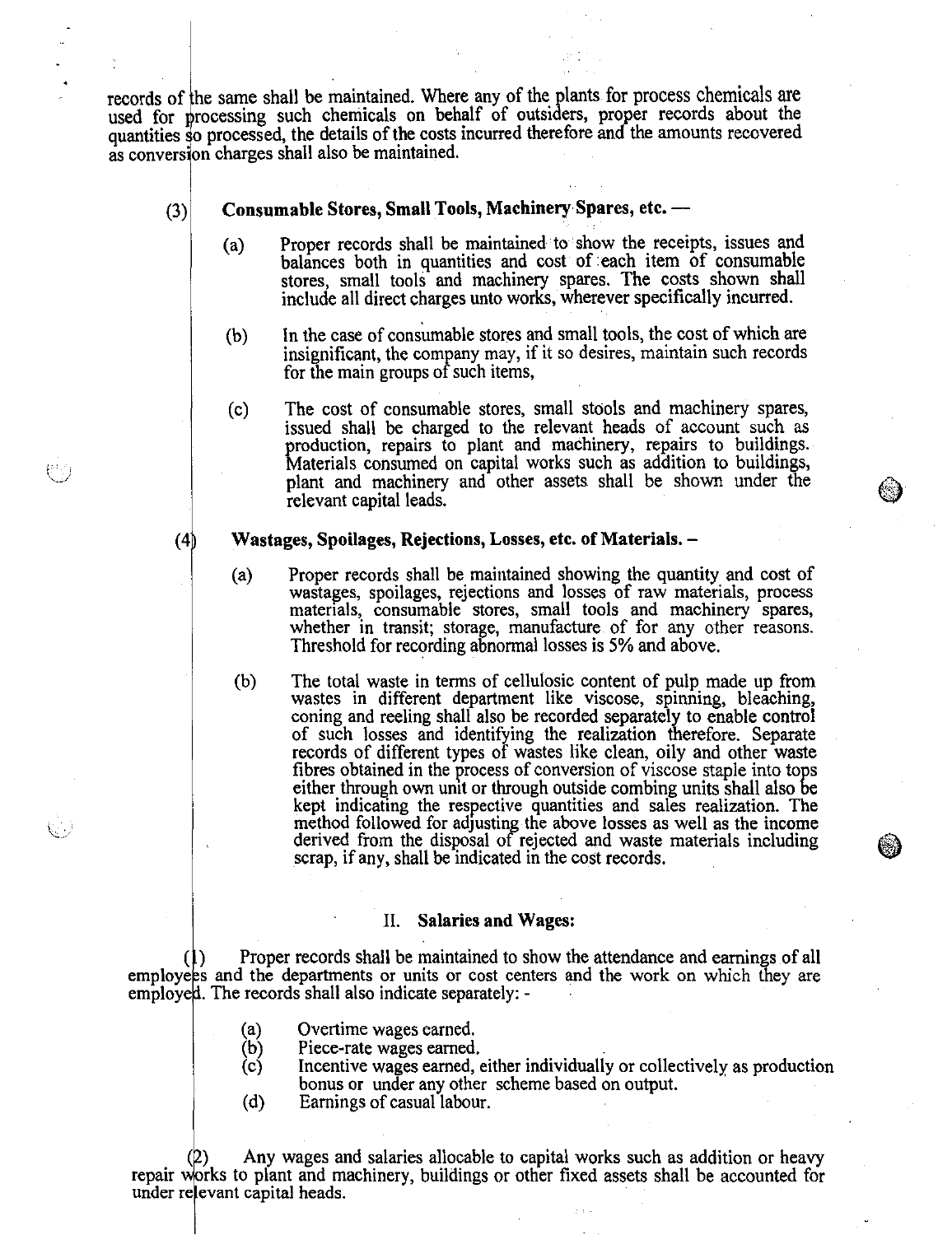#### III. **Service** Department Expenses:

Detailed records shall be maintained to indicate expenses incurred for each service Department or cost center like water supply, laboratory, air-conditioning, welfare etc. These expenses shall be apportioned to other service and production departments on an equitable basis and applied consistently.

### IV. Utilities:

Water. Proper records showing the quantity and cost of water treated  $(1)$ consumed for the manufacture of synthetic & rayon in different departments/cost centers etc. shall be maintained in such details as may enable the company to furnish the necessary particulars in Annexure Ito this Schedule. The cost of water allocated shall be on reasonable basis and applied consistently.

Steam. Where steam is raised by the company proper records showing the quantity and cost of steam raised and consumed for the production of Rayon in different departments or cost centers shall be maintained in such detail as may enable the company to furnish the necessary particulars in Annexure (ii) to this Schedule. Adequate records shall be maintained to show the quantity and cost of steam purchased, if any. The cost of the steam consumed by the Rayon factory and other units of the company shall be calculated on reasonable basis and applied consistently. (2

#### Power and Gas (3

er Kij

- When power is generated by the company, proper records showing the  $(a)$ quantity and cost of power generated and consumed for the production of product mentioned at Sub Paragraph (3) of paragraph I of the Order in different departments or cost centers as the case may be shall be maintained in such details as may enable the company to furnish the necessary particulars in Annexure E to this Schedule. Adequate records shall also be maintained to show the quantity and cost of power purchased.
- $(b)$ Where power is generated and supplied by another unit of the company to the factory, adequate records shall be maintained to assess the quantity and cost of power so supplied. The rate charged by that unit shall be on a reasonable basis. Necessary records shall also be maintained to show the consumption of power by various departments or cost centers, as the case may be . The cost of power allocated to production shall be on a reasonable basis and applied consistently.

#### V. Workshop Repairs and Maintenance:

Proper records showing the expenditure incurred by the workshop under different basis and on repairs and maintenance by the various departments and cost centers shall be maintained. The records shall also indicate the basis of charging the workshop expenses to different departments, cost centers and units. Expenditure on major works from which benefit is likely to accrue for more than one financial year shall be shown separately in the cost records indicating the method of its accounting in determining the cost of Rayon manufactured during the relevant period. Expenditure incurred on works of capital nature shall be capitalized. The cost of such jobs shall include the expenditure on material, labour and a share of the overheads. The jobs carried out by the workshop of any other unit of the company to the Rayon Factory and vice ver\$a / created on a reasonable basis and applied consistently

卿》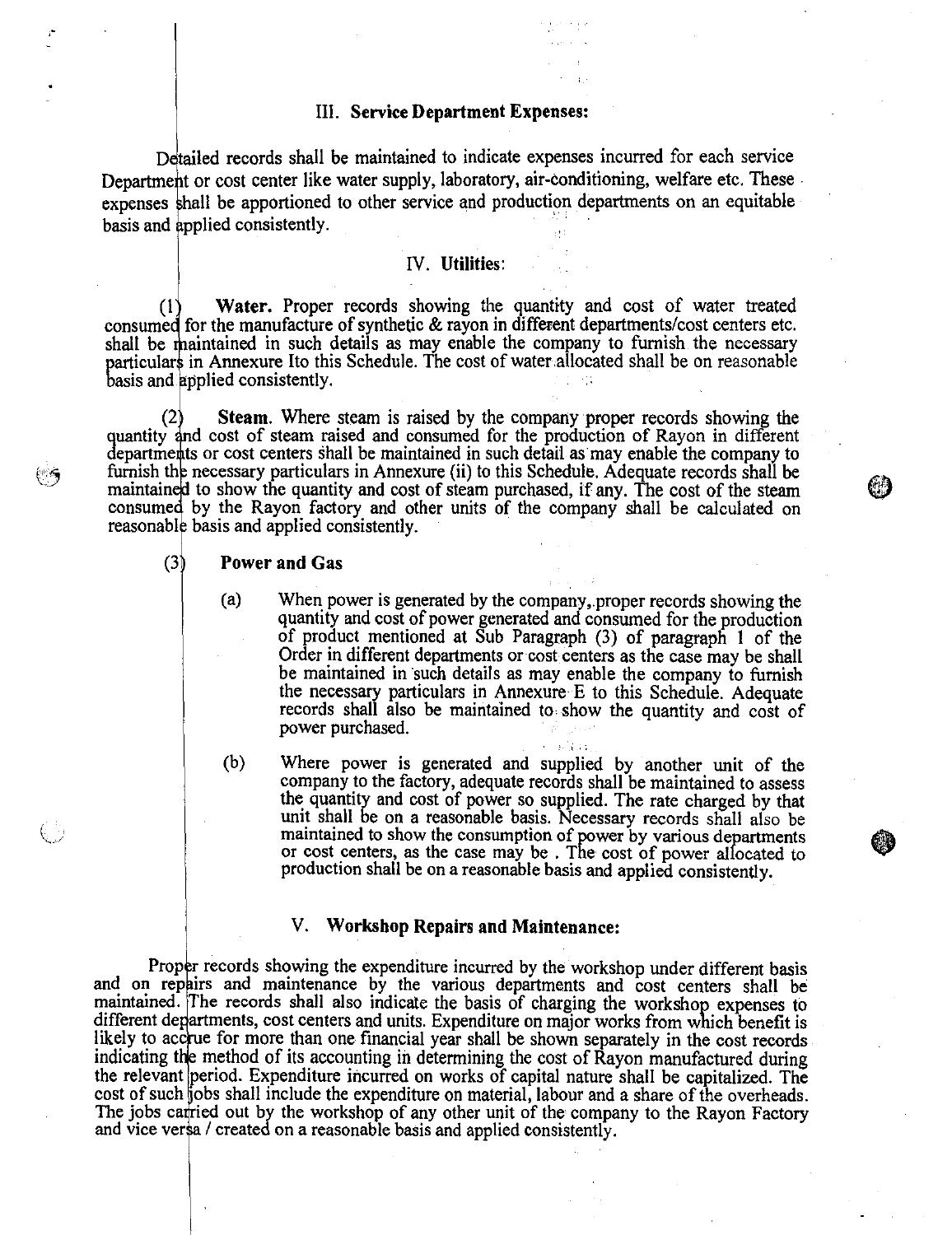Adequate records shall be maintained showing values and other particulars of  $(1)$ the fixed assets in respect of which depreciation is to be provided. The records shall inter alia indicate the cost of each item of asset, the date of its acquisition and the rate of depreciation.

Basis on which depreciation is calculated and allocated to the various  $(2)$ departments and products shall be clearly indicated in the records.

(3) Amount of depreciation chargeable to the different departments, manufacturing units or cost centers, for the financial year shall be in accordance with the provisions of Clause `F' of Part II of the Fourth Schedule of the Companies Ordinance, 1984 and shall relate to the plant and machinery and other fixed assets utilized in such departments or units or cost centers. The method once adopted shall be applied consistently.

#### VII. Insurance:

 $(1)$  Records shall be maintained showing the Insurance premium paid for various risks covered on the assets and other Interests of the Company.

(2) indicated in he cost records and followed consistently. Method of allocating insurance cost to the various cost centers shall be

#### VIII. Other Overheads:

⊛)

Proper records shall be maintained showing the various items of expenses  $(1)$ comprising overheads. These expenses shall be analyzed, classified and grouped in the works administration and selling and distribution overheads. Where the company is engaged in the manufacture of any other products in addition to rayon products, the records shall clearly indicate the basis followed for apportionment of the common overheads including head-office expenses of the company to different rayon activities and other activities.

records. Th to the prod of the overheads shall be equitable and applied consistently. In case any expense included in the above categories of overheads can be identified with a particular activity/product, such expenses shall be segregated and charged to the relevant activity/product at the first instance and thereafter the remaining common expenses under the above categories of overheads shall be allocated on a reasonable and equitable basis and applied consistently. Overheads allocable to capital works shall be indicated separately in the cost methods followed for the levy and absorption of the above categories of overheads cts shall be indicated in the cost records. The basis followed for levy and absorption

#### IX. Expense on Export:

Records showing expenses incurred on export of Rayon products if any, shall be separately maintained, so that the cost of export sales can be determined correctly. The expenses incurred on export, as well as any export incentive earned shall be reflected in the cost statements relating to export sales.

#### X. By-Products:

Proper records shall be maintained for each item of by-product derived showing the receipts, issues and balances both in quantity and value. The basis adopted for valuation of the by-products shall be equitable and consistent. Records indicating the expenses incurred on further processing of by-products like glauber salt into sodium sulphate as well as the actual sales realization of the ultimate by-product i.e. sodium sulphate shall be maintained. Credit afforded for the quantity of glauber salt got converted into sodium sulphate shall be reasonable.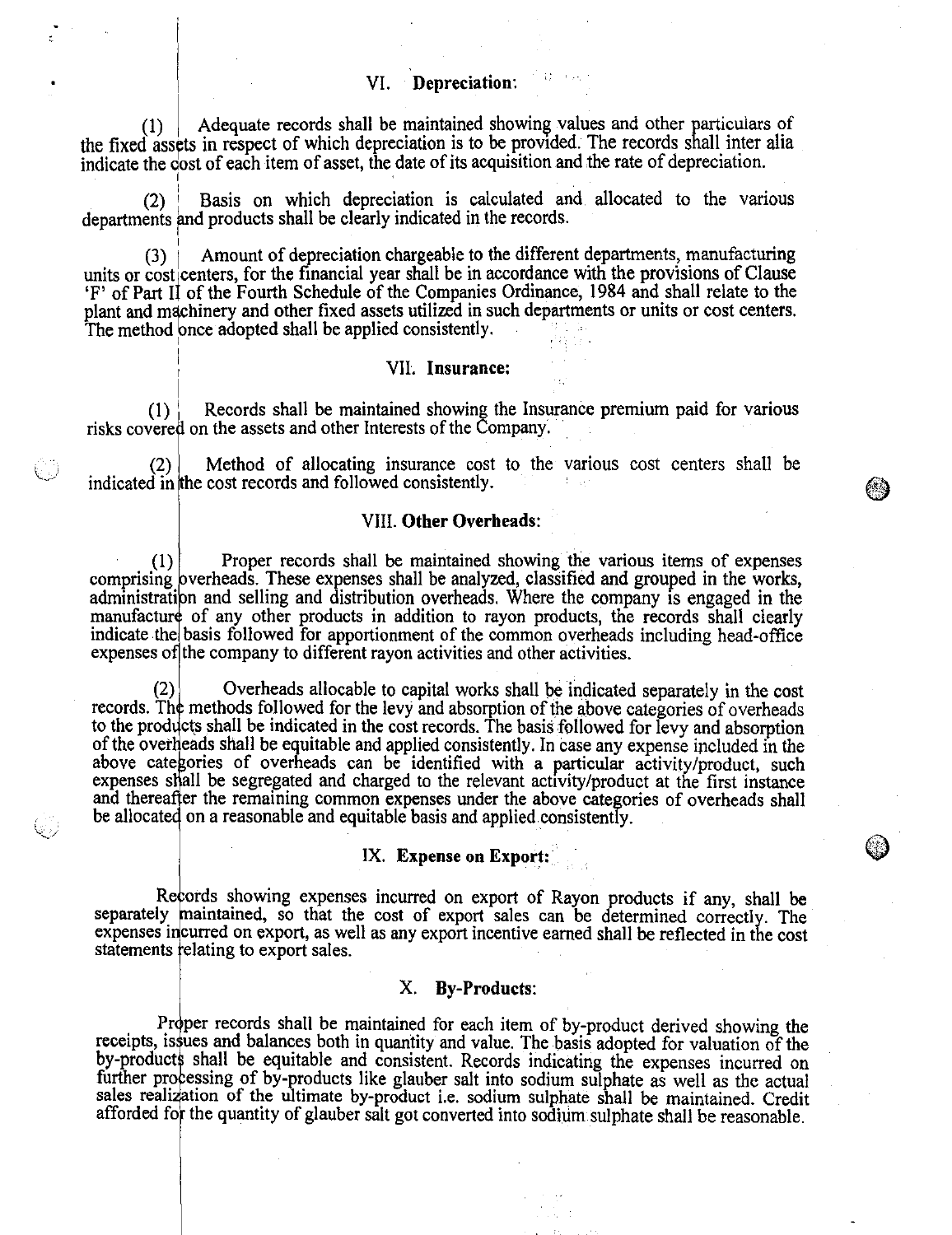#### XI. Research and Development Expense:

Adequate records showing the details of expenses incurred by the company for the development of existing products or new products or processes, if any, shall be maintained separately. Such records shall indicate the expenses incurred on genenic research and brand promotion separately. Expenses incurred on brand promotion shall be excluded from costs and charged to profit directly. If the research and development department is also engaged in the design and development of plant facilities, the appropriate share thereof shall be capitalized. The method of charging research and development expenses to the cost of production shall be indicated in the cost records and such expenses shall be charged to viscose staple fibre of 'different enduses, viscose filament yarn and viscose tyre yarn on a reasonable basis. However, the research and development cost must be measured and disclosed in line with the International Financial reporting Standards as applicable in Pakistan.

Expenses incurred by the Research & Development Department for  $(2)$ furnishing technical know-how to outsiders shall be recorded separately and excluded from the cost of products referred to in paragraph (3) of paragraph 1 of this Order. The amounts recovered for providing technical know-how to outsiders shall also be indicated separately.

#### XII. Products for self-consumption:

Proper records shall be maintained showing the quantity and cost of each item of rayon products transferred to another department/unit of the company for self-consumption. The rates at which such transfers are affected shall be disclosed in the cost statement.

#### XIII. Packing:

(1) various packing materials such as polythene sheets, kraft paper. jute packing sheets, hoofs, mild steel wires, ones and wages and other expenses incurred in respect of different types and sizes of package adopted for marketing of Rayon products. Where the expenses are incurred in common th basis of apportioning such expenses amongst different types of Rayon products shall be equ table and clearly indicated in the records and applied consistently. Proper records shall be maintained showing the quantities and cost of

The quantity and cost of packing materials recovered from purchased raw materials and that re-used in packing shall be maintained. The basis of valuation adopted for such materials shall be reasonable.

kept separat ly and exhibited in the relevant cost statements for exports. Detailed records of the expenses incurred on export packing shall also be

#### XIV. Work-in-process and finished goods:

The method followed for determining the cost of work-in-process and finished goods stock shall be indicated in the cost records so as to reveal the cost elements that have been taken into account in such computation. The method adopted shall be followed consistently.

#### XV. Cost Statement:

Co t statement showing the cost of production and cost of sales of products mentioned in sub para  $\beta$  of para 1 of this Order shall be prepared by the management.

#### XVI. Reconciliation of Cost and Financial Accounts:

 $(1)$  The cost records shall be reconciled periodically with the financial books of account so as the ensure accuracy. Variations, if any, shall be clearly indicated and explained. The period for which such reconciliation is effected shall not exceed the period of the financial year of the Company. The reconciliation shall be done in such a manner that the profitability of the product under reference can be correctly adjudged and reconciled with the overall profits of the company.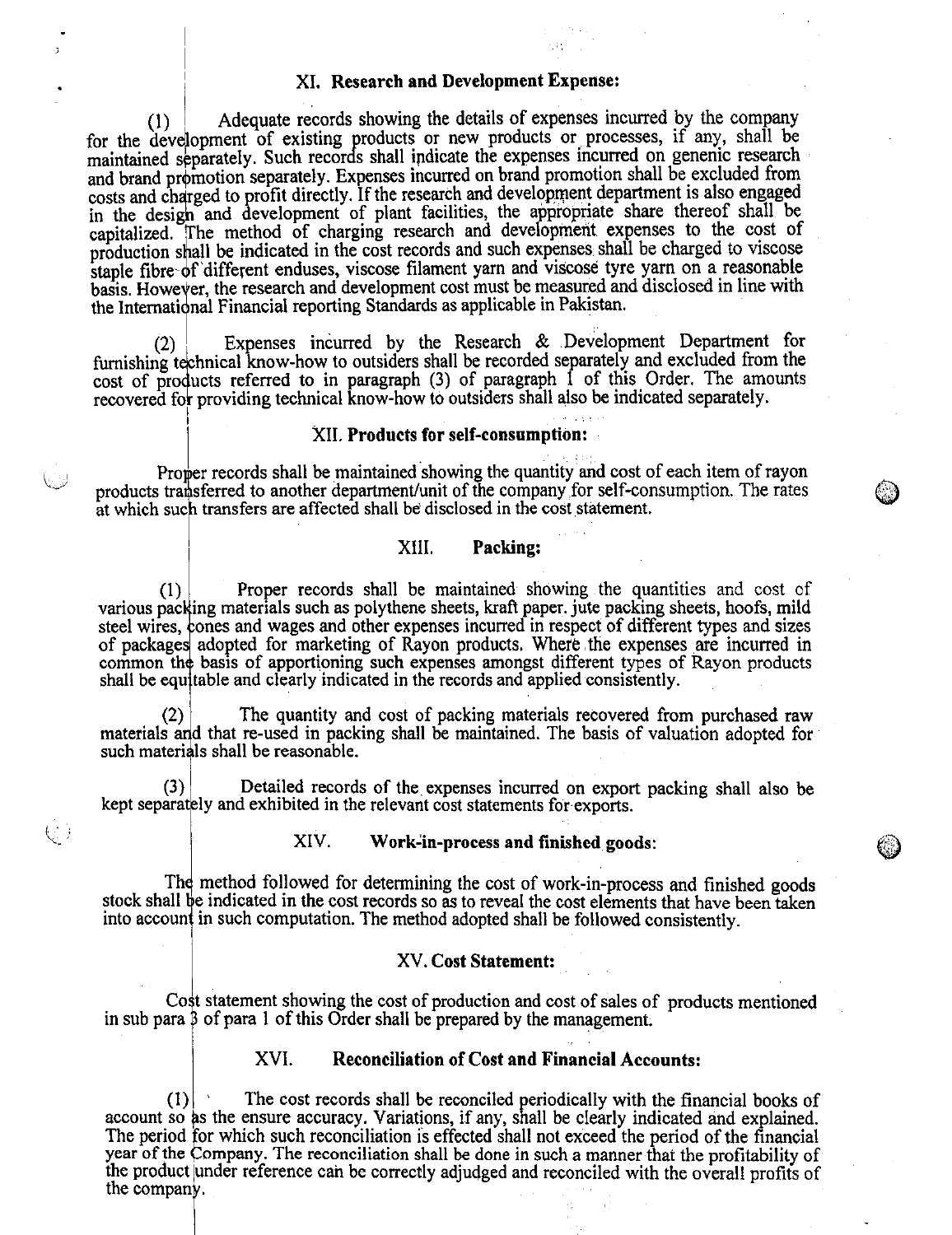• (2) A statement showing the total expenses incurred and the income received by the company and the share applicable to Rayon products shall be maintained in Annexure 'G' duly reconciled with the financial accounts.

### XVII Adjustment of Cost Variances:

Where the company maintains cost records on any basis other than actual, such as standard cost, the records shall indicate the procedures followed by the company in working out the cost of the products under such a system. The method followed for adjusting the cost variances in determining the actual cost of the product shall be indicated clearly in the cost records. The cost variances shall be shown against the relevant heads in the respective Annexure of Schedule II. The reasons for the variances shall be detailed in the cost records.

#### XVIII. Records of Physical Verification:

Records of physical verification shall be maintained in respect of all items held in stock such as raw materials, process materials, packing materials, consumable stores machinery spares, chemicals, fuels, finished goods and fixed assets. Reasons for shortage/surpluses arising out of such verification and method followed for adjusting the same in the cost of the products shall be indicated in the records.

#### XIX. Statistical Records:

83

Statistical and other records maintained in accordance with the provisions of this Order shall be such as to enable the company to exercise, as far as possible, control over the various operations and costs with a view to achieve optimum economies in costs and to provide the necessary data required by the cost auditor to suitably report on all the points referred to in the Companies (Audit of Cost Accounts) Rules, 1998,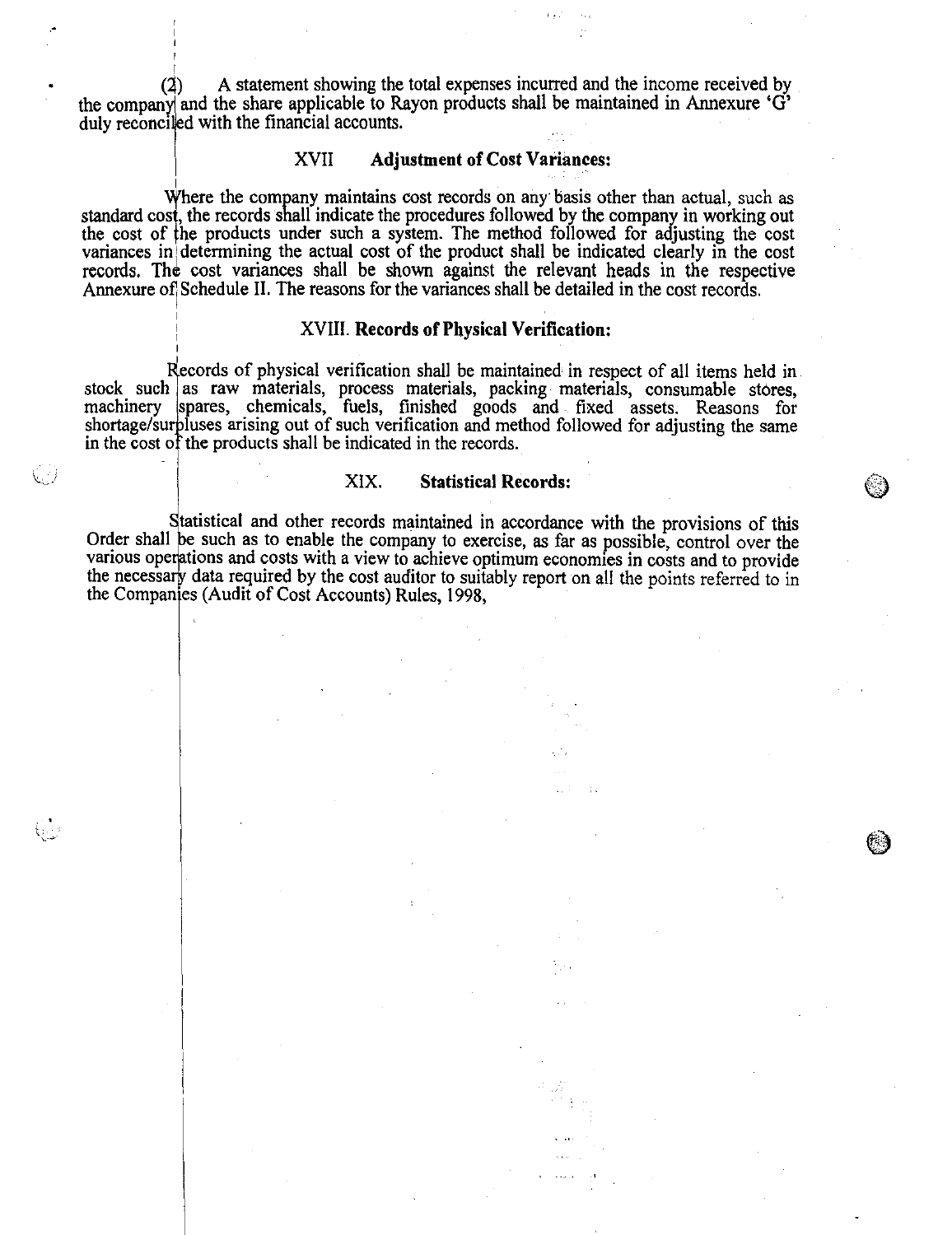# SCHEDULE II

# GENERAL INFORMATION

Name of the Company.  $\mathbf{I}$ 

2 Date of Incorporation.

- 3 Place of Registered Office or other office where Books of Account are maintained.
- $6$  Location of Factory/Factories.
- 7 Type/Types of products (All products as mentioned above) being produced.
- 8 Any salable by-products.

9 Intermediary products: Per Day Per Pear

- M. Tonnes M. Tonnes
- (a) Installed / Normal Capacity
- $(b)$  Capacity Utilized
- No. of Days in the year on which capacity is calculated  $(c)$

# 10 Main products:

 $\setminus$ 

- $(a)$ Installed /Normal Capacity
- $(b)$ Capacity Utilized
- $(c)$  No. of Days in the year on which capacity is calculated

 $11$ Foreign Technical Collaboration

Name of the Process/Inventor/Patent holder.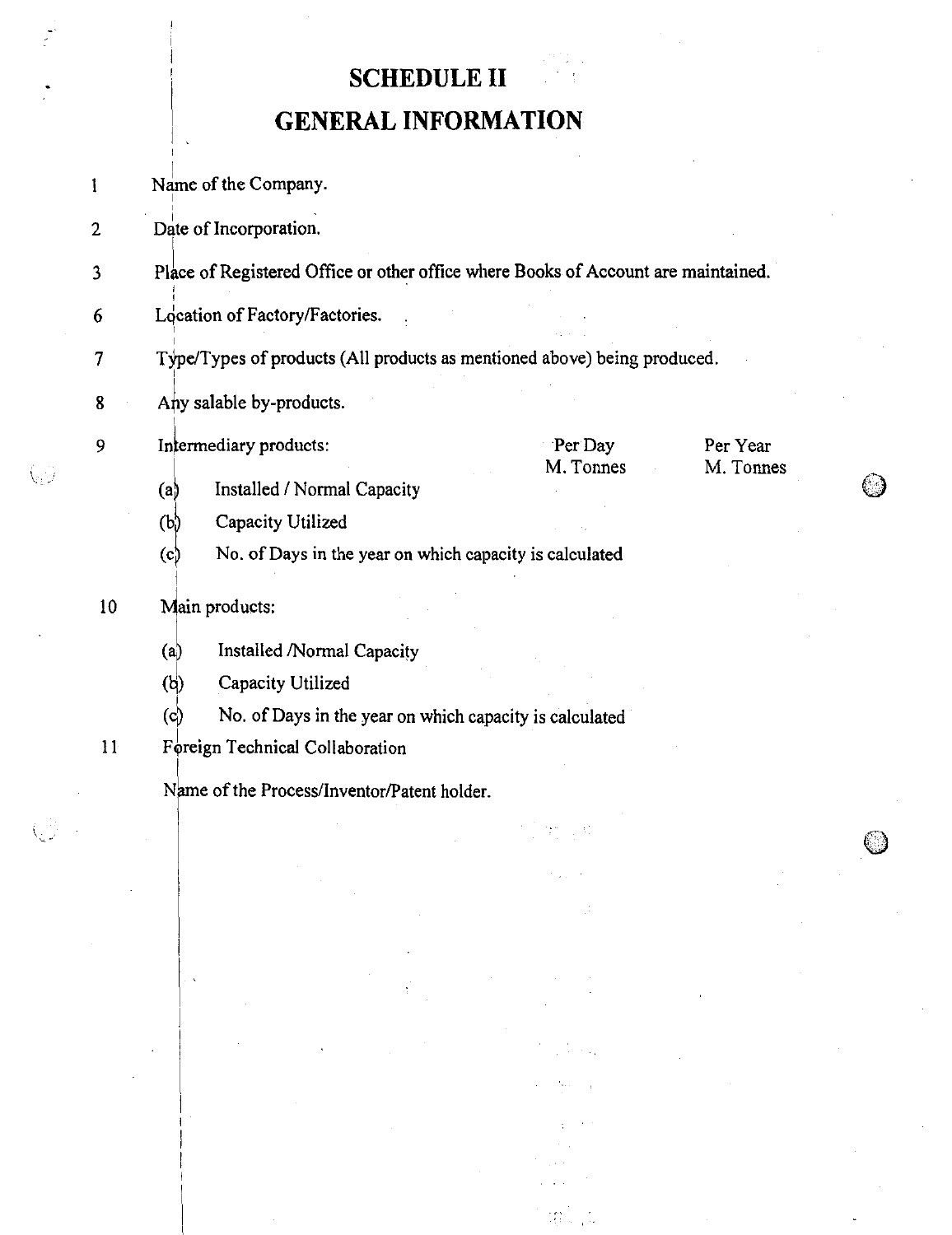|                   | Schedule III |  |  |
|-------------------|--------------|--|--|
| (See paragraph 2) |              |  |  |

# (See paragraph 2) **ANNEXURE A**

( )

69

## Name of Company Name & address of Rayon/Polyester Factory

|  | <b>我想是她也在感情我想想想说不得过这样想到她的我在我的里面也能够的在我和学习的她的生活的学校让他要做过的学校的学</b> |
|--|----------------------------------------------------------------|
|  |                                                                |

# *Statement shpwing the Cost of Product— manufactured during the year ending ----------*

| Processing                                                                                                                                                                                                       |                                                                                                                                          |  |
|------------------------------------------------------------------------------------------------------------------------------------------------------------------------------------------------------------------|------------------------------------------------------------------------------------------------------------------------------------------|--|
| $(1)$ Type<br>(2) Description<br>(3) Quality<br>(4) Denier<br>(5) Production<br>(6) Total dry cellulose content of wood pulp consumed<br>Total dry cellulose content of output<br>(7)<br>Waste percentage<br>(8) | Processing<br>Steeping/Slurry/other process<br>Staple length of Fibre<br>Current year Previous year<br>Tonnes<br><b>Tonnes</b><br>Tonnes |  |

|                | <b>Particulars</b>                                                                                     | Quantity         | Rate per unit    | <b>Total Cost</b> | Cost per Kg  |               |
|----------------|--------------------------------------------------------------------------------------------------------|------------------|------------------|-------------------|--------------|---------------|
|                |                                                                                                        | (Units)          | (Rs)             | (Rs)              | Current year | Previous year |
|                | កា                                                                                                     | $\overline{(2)}$ | $\overline{(3)}$ | $\overline{(4)}$  | (5)          | (6)           |
| $\mathbf{1}$   | Raw Materials purchased/ transferred in from<br>previous department                                    |                  |                  |                   |              |               |
|                | (a)<br>------------- <mark>------------</mark><br>--------------------------<br>(b)<br><mark></mark> . |                  |                  |                   |              |               |
|                | (c)<br>(d)<br>---------- <mark>--------</mark> -<br>(e)<br>---------------                             |                  |                  |                   |              |               |
| 2.             | Process Chemicals<br>------------------------<br>(a)                                                   |                  |                  |                   |              |               |
|                | (b)<br>--------------------<br>(c)                                                                     |                  |                  |                   |              |               |
|                | ------ <del> </del> -------<br>(d)<br>(c)                                                              |                  |                  |                   |              |               |
|                | (f)<br>(g)                                                                                             |                  |                  |                   |              |               |
| 3.<br>4.       | Direct Salaries & Wages (Annexure G)<br><b>Utilities</b>                                               |                  |                  |                   |              |               |
| <b>Dream</b>   | Power (Annexure E)<br>(a)<br>Nitrogen (Annexure C)<br>(b)                                              |                  |                  |                   |              |               |
|                | Steam (Annexure D)<br>(c)<br>Air-Conditioning (Annexure F)<br>(d)                                      |                  |                  |                   |              |               |
| 5.<br>6.<br>7. | Repairs & Maintenance.<br>Stores and spares                                                            |                  |                  |                   |              |               |
| 8.<br>9.       | Insurance<br>Manufacturing Overheads (Annexure I)<br>Other works overheads                             |                  |                  |                   |              |               |
|                | 10. Packing cost<br>(a)<br>--------------                                                              |                  |                  |                   |              |               |
|                | ----- <del>----------</del><br>(b)<br>(c)<br>---------------                                           |                  |                  |                   |              |               |
|                | (d)<br>-------------<br>(e)<br>--------------                                                          |                  |                  |                   |              |               |
|                | 11. Research & Development expenses<br>12. Depreciation                                                |                  |                  |                   |              |               |
|                | 13. Share of administrative Overheads (Annexure H)<br>Total<br>14. Less credit for                     |                  |                  |                   |              |               |
|                | (a)<br>(b)                                                                                             |                  |                  |                   |              |               |
|                | (c)                                                                                                    |                  |                  |                   |              |               |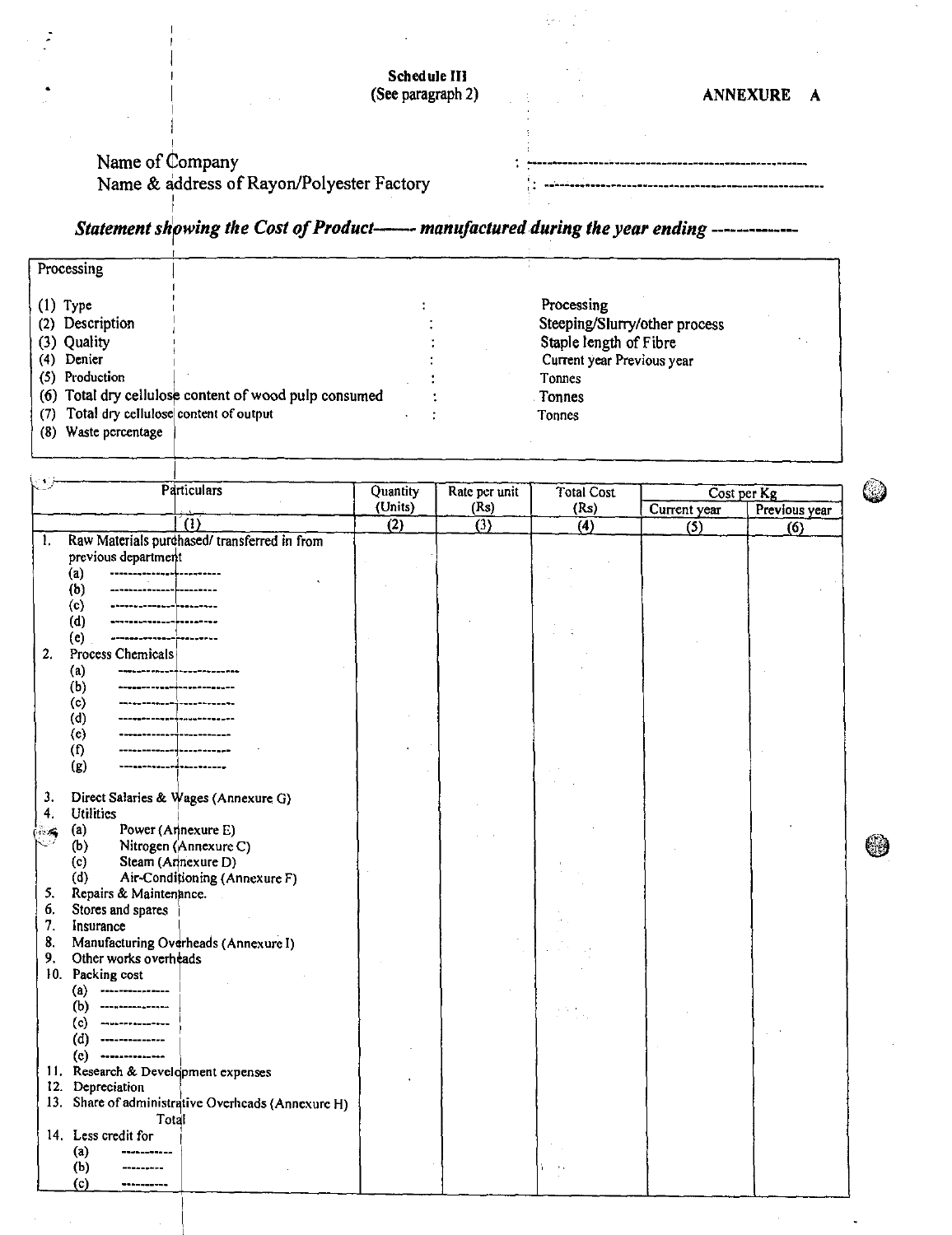|     | 15. Adjustment for opening and closing balance of |  |  |  |
|-----|---------------------------------------------------|--|--|--|
|     | Work-in-process                                   |  |  |  |
| 16. | Stock adjustment                                  |  |  |  |
|     | Add opening stock                                 |  |  |  |
|     | Less closing stock !                              |  |  |  |
|     | 17. Total cost of product-----------              |  |  |  |
|     | 18. Transferred to the other department           |  |  |  |
|     | 19. Selling & Distribution expenses (Annexure J)  |  |  |  |
|     | 20. Net sales realization                         |  |  |  |

 $\dot{\mathbb{Q}}$ 

◎

 $\int_{\frac{\pi}{2}}^{\frac{\pi}{2}} \omega$ 

 $\hat{\boldsymbol{\beta}}$ 

 $\bar{\beta}$ 

ŀ,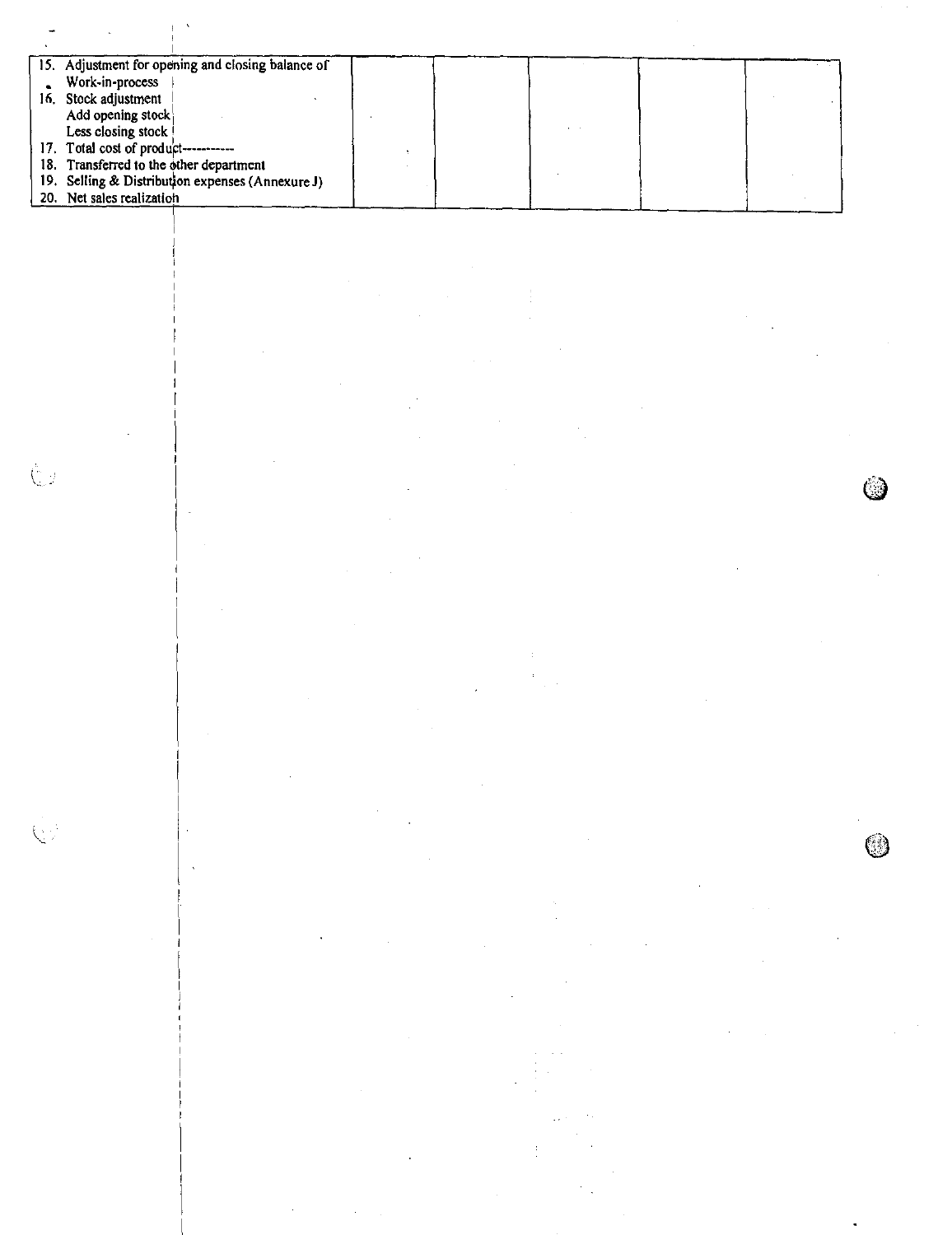# Name of Company Name & gddress of Rayon/Polyester Factory

Statement showing the Cost of Goods sold during the year ending --------------

| Product | Total Cost Add<br>of Goods | Opening<br><b>NVIP</b><br>inventory | <b>Less Closing</b><br>WIP Inventory realizable | Less<br>value of by<br><b>product</b> | Cost of Goods<br>manufactured | Add Opening<br>Finished goods | Less Closing<br>Finished goods | Add packing<br>material and<br>Federal excise<br>and sales tax | Cost of<br>sales |
|---------|----------------------------|-------------------------------------|-------------------------------------------------|---------------------------------------|-------------------------------|-------------------------------|--------------------------------|----------------------------------------------------------------|------------------|
|         |                            |                                     |                                                 |                                       |                               |                               |                                |                                                                |                  |
|         |                            |                                     |                                                 |                                       |                               |                               |                                |                                                                |                  |
|         |                            |                                     |                                                 |                                       |                               |                               |                                |                                                                |                  |
|         |                            |                                     |                                                 |                                       |                               |                               |                                |                                                                |                  |

 $\circledcirc$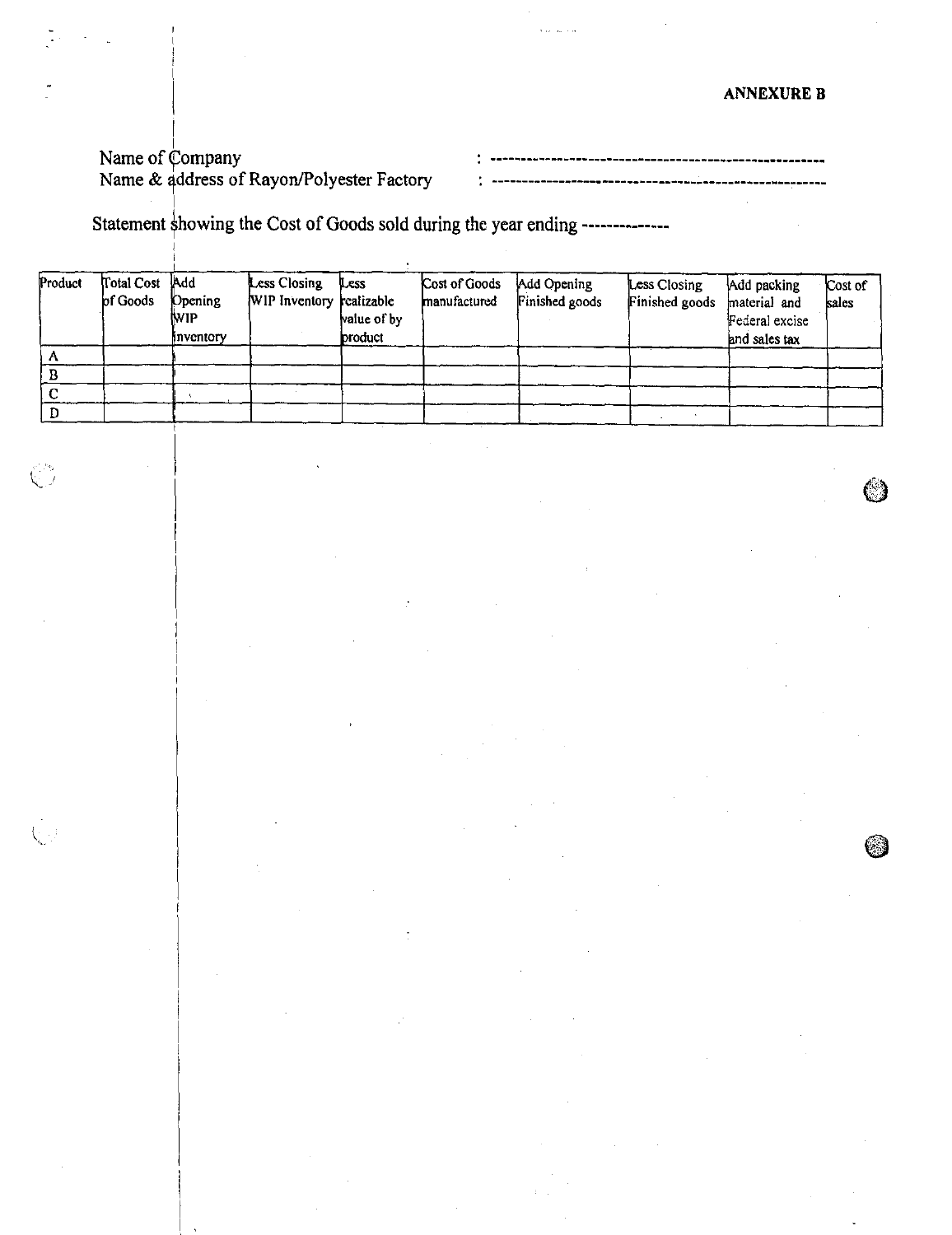Annexure C

# Name of Company

Name & address of Rayon/Polyester Factory

--------------------

Statement showing the Cost of Nitrogen produced and consumed during the year

ending

| No of units produced,              |  |
|------------------------------------|--|
| No of units purchased              |  |
| Consumption including other losses |  |
| Net units consumed                 |  |
|                                    |  |

| Particulars                          | $\overline{\text{(Units)}}$ | Rate<br>(Rs) | Quantity | (Amount) |
|--------------------------------------|-----------------------------|--------------|----------|----------|
| (1)                                  | (2)                         | (3)          | (4)      | (5)      |
| I.(a) Ammonia                        |                             |              |          |          |
| (b) activated aluminum               |                             |              |          |          |
| (c) Molecular sieves                 |                             |              |          |          |
| $\mathbb{N}^{\mathbb{N}}$ (d) others |                             |              |          |          |
| 2. Consumable stores                 |                             |              |          |          |
| 3. Other services                    |                             |              |          |          |
| (a) Power (Annexure E)               |                             |              |          |          |
| (b) Compressed air                   |                             |              |          |          |
| (c) Water                            |                             |              |          |          |
| 4. Salaries & Wages (Annexure G)     |                             |              |          |          |
| 5. Repair & maintenance              |                             |              |          |          |
| Sub total                            |                             |              |          |          |
| 6. Overheads                         |                             |              |          |          |
| 7. Deprecation                       |                             |              |          |          |
| Total                                |                             |              |          |          |
| 8. Nitrogen purchased                |                             |              |          |          |
| Total                                |                             |              |          |          |
| Less recoveries if, any              |                             |              |          |          |
| 9. Net Total(purchased and produced) |                             |              |          |          |
|                                      |                             |              |          |          |
|                                      |                             |              |          |          |

| <i>Apportionment:</i>                                | No of units | Amount (Rs) |   |
|------------------------------------------------------|-------------|-------------|---|
| Polymerization plant<br>Polyester fibre plant<br>ii) |             |             | 4 |
| iii) Polyester filament yarn plant                   |             |             |   |

 $\sim$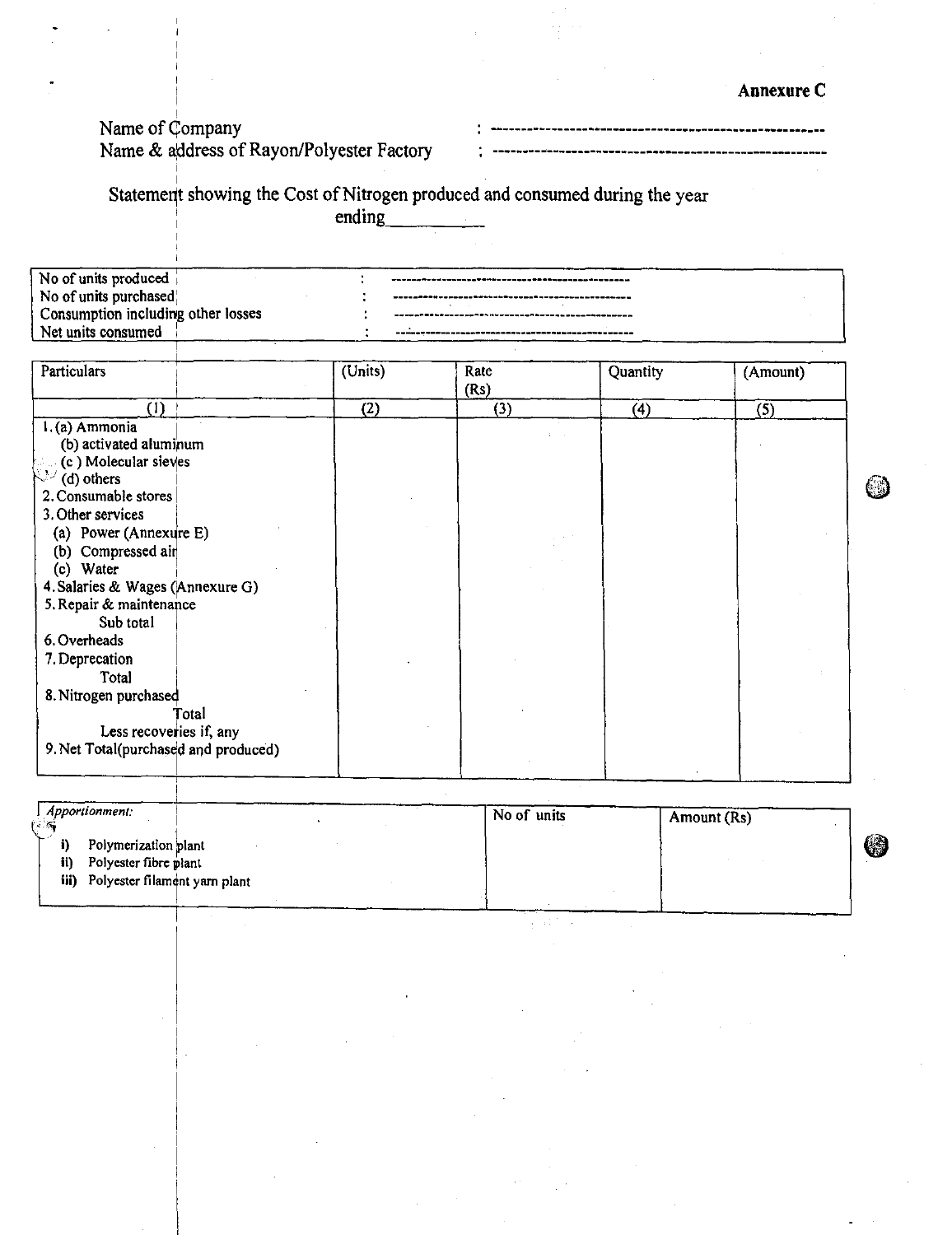#### **Annexure D**

# Name of Company

l i

#### Name & address of Rayon/Polyester Factory

\_\_\_\_\_\_\_\_\_\_\_\_\_\_\_\_\_\_\_\_\_\_\_\_\_

Statement sihowing the Cost of Steam raised/consumed during the year ending 

| Installed steam generation capacity Kg/hr at Kg/Cmg | ~~~~~~~~~~ <sub>~~~</sub> ~~~~~~~~~~~~          |
|-----------------------------------------------------|-------------------------------------------------|
| Quantity of steam raised                            | -------------------------Tonnes Pressure-Kg/Cmg |
| Cost per tonne of steam raised                      | **********************************              |

| Particulars                                                 | Quantity<br>(units) | Rate<br>(Rs) | (Amount)<br>(Rs) |  |
|-------------------------------------------------------------|---------------------|--------------|------------------|--|
| (1)                                                         | (2)                 | (3)          | (4)              |  |
| 1. Water                                                    |                     |              |                  |  |
| 2. Fuels:                                                   |                     |              |                  |  |
| (a) Coal                                                    |                     |              |                  |  |
| (b) Fuel Oil                                                |                     |              |                  |  |
| (c) Electricity                                             |                     |              |                  |  |
| (d) Other fuels, if any (to be specified)                   |                     |              |                  |  |
| 3. Other Direct Expenses                                    |                     |              |                  |  |
| (such as Boiler inspection fees)                            |                     |              |                  |  |
| 4. Consumables Stores                                       |                     |              |                  |  |
| 5. Salaries and wages (Annexure G)                          |                     |              |                  |  |
| 6. Repair & maintenance                                     |                     |              |                  |  |
| 7. Other overheads                                          |                     |              |                  |  |
| 8. Deprecation                                              |                     |              |                  |  |
| Total                                                       |                     |              |                  |  |
| 9. Less credits for coal Ash, Condensate and other credits, |                     |              |                  |  |
| if any                                                      |                     |              |                  |  |
| 10.<br>Less (a) cost of steam used by power house           |                     |              |                  |  |
| (b) other units of the company                              |                     |              |                  |  |
| 11. Quantity and cost of Balance steam                      |                     |              |                  |  |
|                                                             |                     |              |                  |  |

| Apportionment:                   |                                                                       | Units | Pressure<br>Kg/Cmg | Amount |            |
|----------------------------------|-----------------------------------------------------------------------|-------|--------------------|--------|------------|
| Ð<br>ii) Polyester filament yarn | Polymerization plant                                                  |       | $\sim$ $\sim$      |        |            |
|                                  | iii) Polyester fibre spinning plant<br>iv) Other units of the company |       |                    |        | $\bigcirc$ |
|                                  |                                                                       |       |                    |        |            |

Notes:

1. If steam is supplied to any other outside party, necessary credit for recoveries made shall be given against item 10.

2. Where metres are not installed, consumption of steam shall be assessed on a reasonable basis and applied consistently.

 $\ddot{\phantom{a}}$ 

ి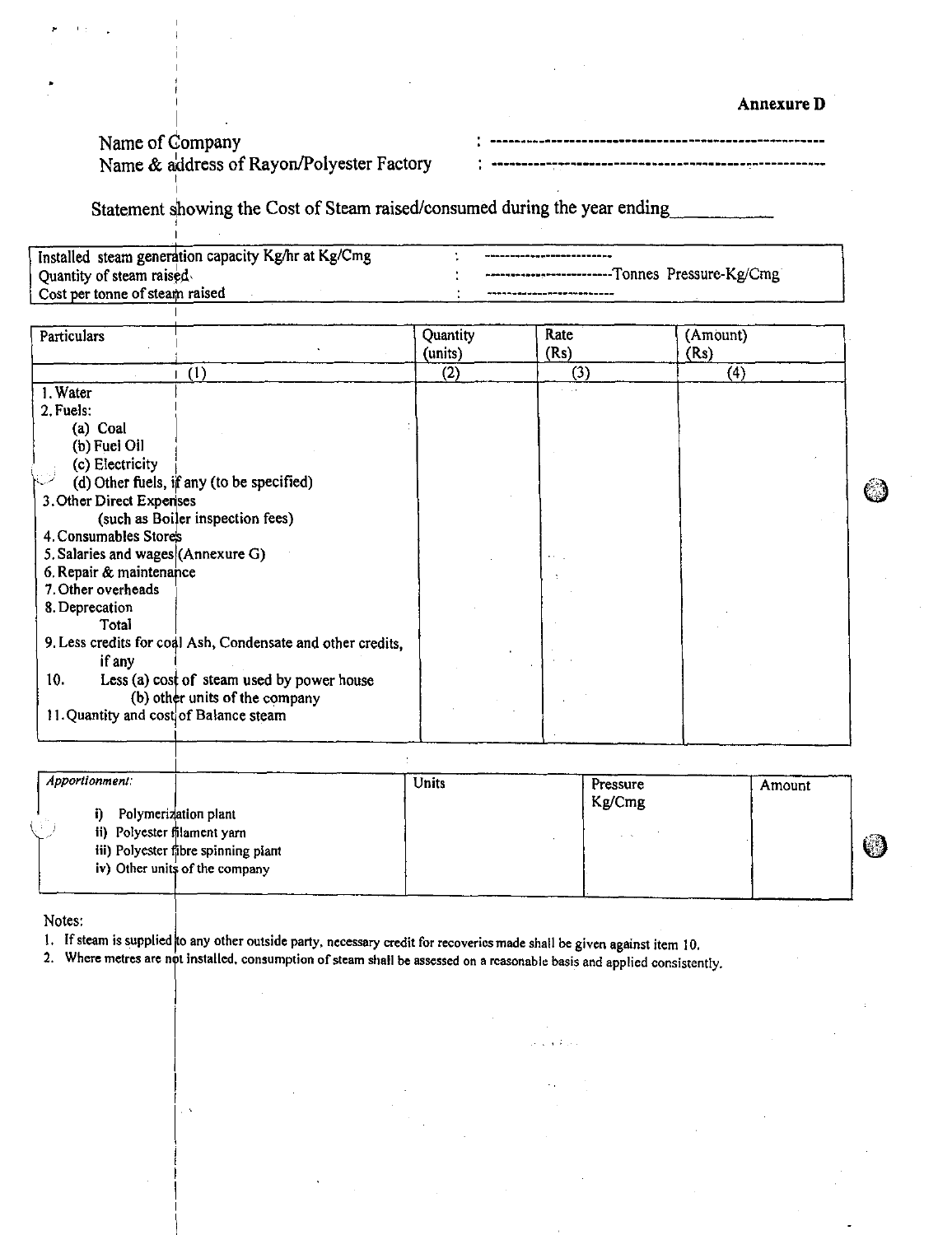-----------------------

# Name of Company

Name & address of Rayon Factory

Statement showing the Cost of Power generated/purchased and consumed during the year ending

| Installed generation capacity  | <b>MW</b>  | ------------------------                                                                         |
|--------------------------------|------------|--------------------------------------------------------------------------------------------------|
| No of Units generated          | KWH        | ___________________________                                                                      |
| No of Units Purchased          | <b>KWH</b> | when we are this production and we do you and was an ancient consumption of the statute and then |
| Consumption in power house KWH |            |                                                                                                  |
| Net units consumed             | <b>KWH</b> | ------------------------                                                                         |
|                                |            |                                                                                                  |

| Net units consumed                         | KWH                                                    |                     |              |                  |  |
|--------------------------------------------|--------------------------------------------------------|---------------------|--------------|------------------|--|
|                                            |                                                        |                     |              |                  |  |
| Particulars                                |                                                        | Quantity<br>(units) | Rate<br>(Rs) | (Amount)<br>(Rs) |  |
|                                            |                                                        | (2)                 | (3)          | (4)              |  |
| T. (a) steam (as per Annexure D/purchased) |                                                        |                     |              |                  |  |
|                                            | (b) other materials, if any, (to be specified)         |                     |              |                  |  |
| 2. Consumables Stores                      |                                                        |                     |              |                  |  |
|                                            | 3. Other direct charges (such as Electricity duty etc) |                     |              |                  |  |
| 4. Salaries and wages (Annexure G)         |                                                        |                     |              |                  |  |
| 5. Repair & maintenance                    |                                                        |                     |              |                  |  |
| 6. Other overheads                         |                                                        |                     |              |                  |  |
| 7. Deprecation                             |                                                        |                     |              |                  |  |
| Sub total                                  |                                                        |                     |              |                  |  |
| Power purchased                            |                                                        |                     |              |                  |  |
| Gross Total                                |                                                        |                     |              |                  |  |
| Less recoveries if any                     |                                                        |                     |              |                  |  |
| Total                                      |                                                        |                     |              |                  |  |
| Cost per unit (purchased and generated)    |                                                        |                     |              |                  |  |

|     | Apportionment:                         | Quantity | Rate<br>(Rs) | Amount<br>(Rs) |   |
|-----|----------------------------------------|----------|--------------|----------------|---|
|     | Nitrogen plant                         |          |              |                |   |
| ij. | Steam generation                       |          |              |                |   |
|     | iii. Air Conditioning                  |          |              |                |   |
|     | iv. Polyester chip plant               |          |              |                |   |
|     | v. Polyester fibre/filament yarn plant |          |              |                | ◈ |
|     | vi. Other units of the company         |          |              |                |   |

Notes:

- Cost per units shall be worked out with reference to the Net units of power available for use after deducting  $1.$ consumption in the power house and other losses.
- Where meters are not installed, consumption of power shall be assessed on a reasonable basis and applied consistently.
- 3. Bonus to employees other than incentive bonus, provisions for statutory gratuity and interest charges shall be shown in Annexure 'D' and 'F' only and not in any other annexure.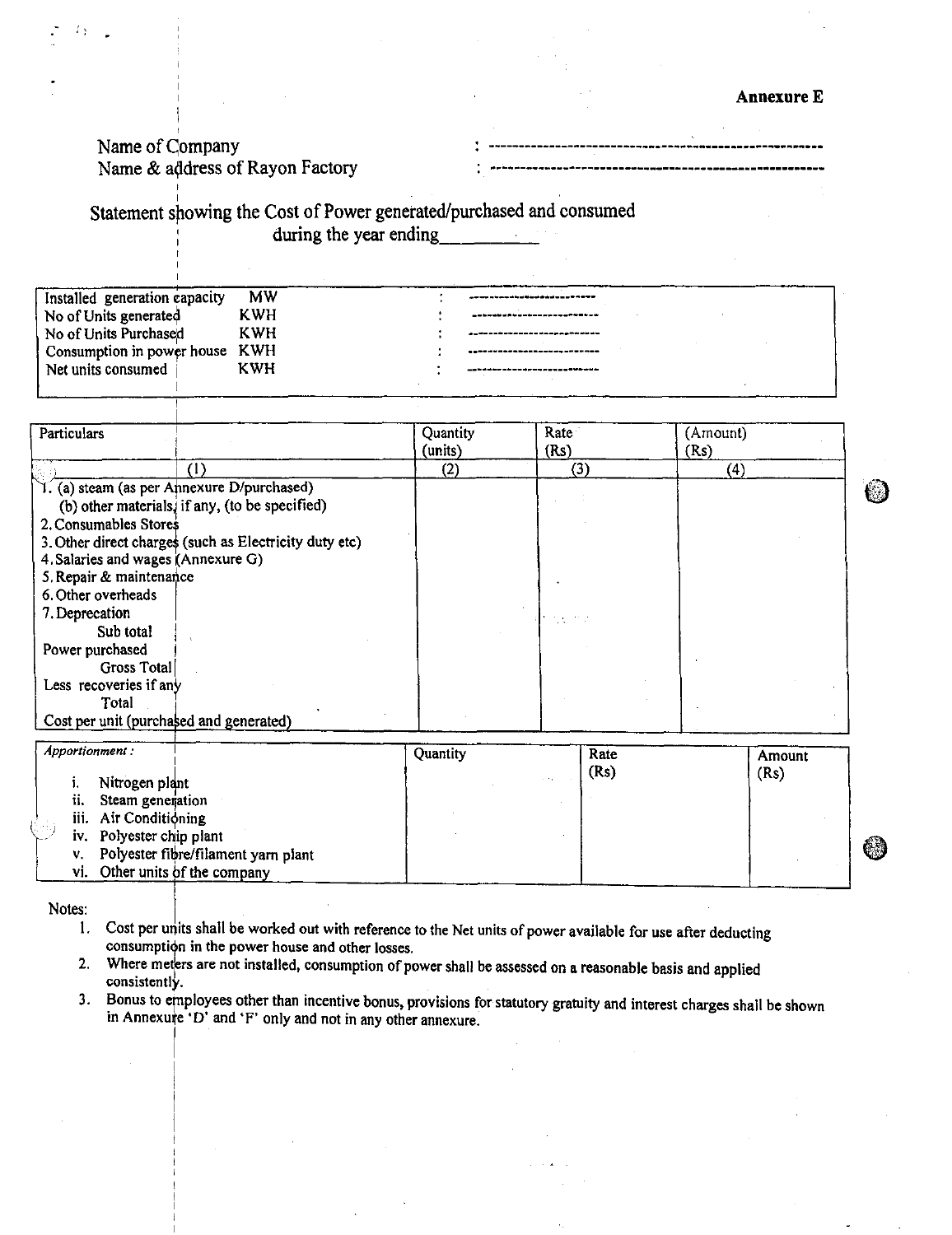Annexure F

(၂)

# Name of Company Name & address of Rayon/Polyester Factory

# Statement showing the Cost of Air-Conditioning during the year ending

| Installed capacity                     | Thermal units/hr |  |  |
|----------------------------------------|------------------|--|--|
| Average operating load                 |                  |  |  |
| No of hours operation, during the year |                  |  |  |
|                                        |                  |  |  |

|     | <b>Particulars</b>              | Quantity<br>(Units) | Rate<br>(Rs)     | (Amount)<br>(Rs) |
|-----|---------------------------------|---------------------|------------------|------------------|
|     | U.                              | (2)                 | $\left(3\right)$ | $\left(4\right)$ |
| (1) | <b>Chemicals</b>                |                     |                  |                  |
| (2) | Salaries and wages (Annexure G) |                     |                  |                  |
| (3) | Power and other services        |                     |                  |                  |
| J)  | power<br>(a)                    |                     |                  |                  |
|     | Water<br>(b)                    |                     |                  |                  |
| (4) | Consumable Stores               |                     |                  |                  |
| (5) | Repair & Maintenance            |                     |                  |                  |
| (6) | Works overhead                  |                     |                  |                  |
| (7) | Depreciation                    |                     |                  |                  |
|     | Total cost                      |                     |                  |                  |
|     |                                 |                     |                  |                  |

|                                                                                                                                                                                                                                                                                    | Apportionment           | Rate<br>(Rs) | Amount<br>(Rs) |    |
|------------------------------------------------------------------------------------------------------------------------------------------------------------------------------------------------------------------------------------------------------------------------------------|-------------------------|--------------|----------------|----|
| Polyester fibre<br>1.<br>(a) Polymerization<br>(b) Spinning<br>Finishing<br>(c)<br>(ď<br>-----------<br>(e)<br>-------- <del>-</del><br>Others<br>(f)<br>2.<br>(a) Polymerization<br>ۇئى<br>(b) Spinning<br>Coning<br>(c)<br>(d)<br>---------<br>(e)<br>---------<br>others<br>(f) | Polyester filament yarn |              |                | ₩, |

Note:

1. The apportionment of Air-Conditioning cost to the different departments and cost centers shall be done on scientific and reasonable<br>manner and applied consistently.<br>2. Bonus to employees other than incentive bonus, prov

Bonus to employees other than incentive bonus, provision for statutory gratuity and interest charges shall be shown in Annexure 'D' and 'F' only and not in any other Proforma.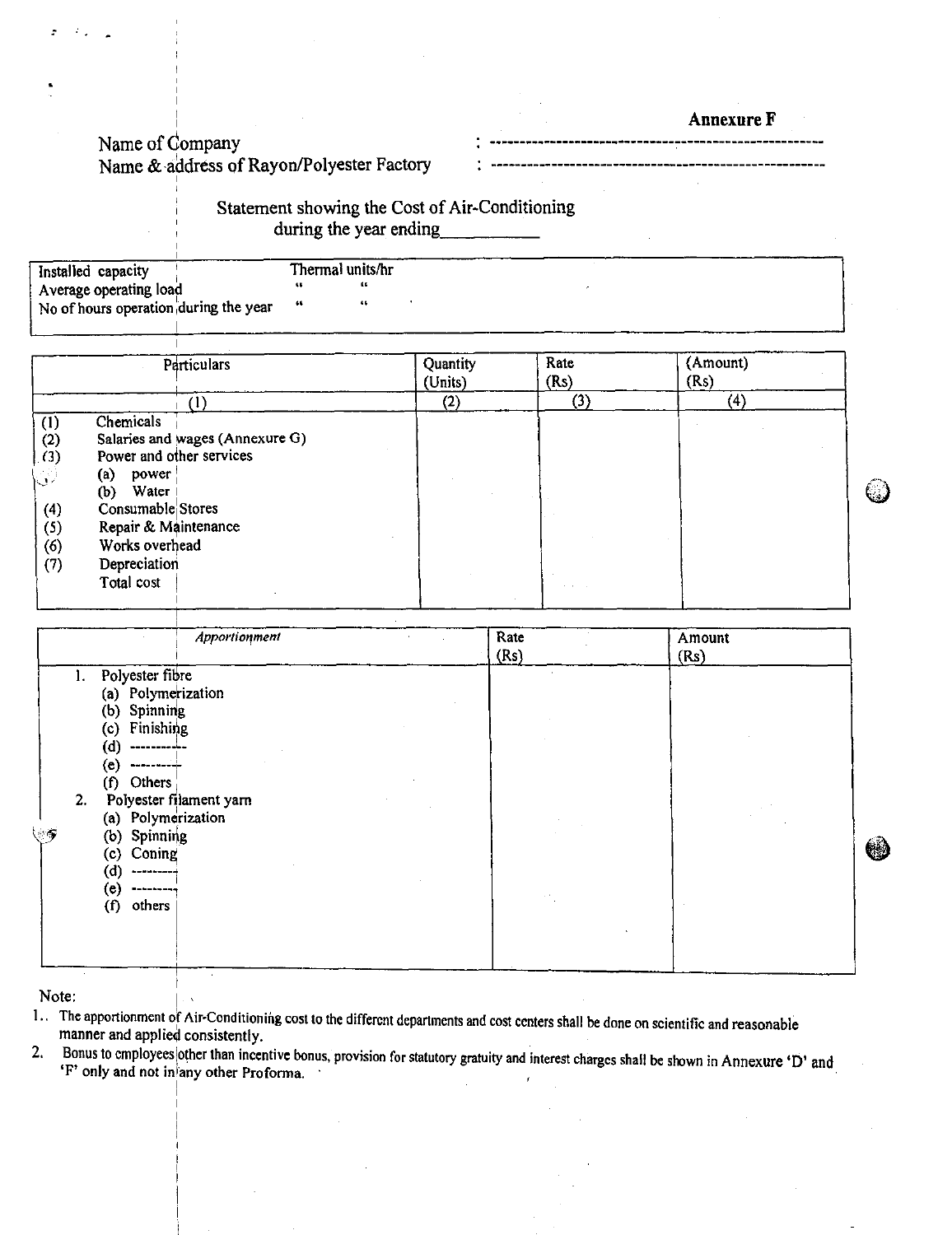# Name of Company Name & address of Rayon/Polyester Factory

• $\ddot{\phantom{a}}$ 

| S.No                      | <b>Particulars</b>                                                            | <b>Current Year</b> | <b>Previous Year</b> |
|---------------------------|-------------------------------------------------------------------------------|---------------------|----------------------|
|                           | <b>Salaries and Wages:</b>                                                    |                     |                      |
| (i)                       | <b>Officers and Permanent Staff</b>                                           |                     |                      |
| (i)                       | Labour on Contract and Daily basis                                            |                     |                      |
| $\overline{\text{(iii)}}$ | <b>Bonuses</b>                                                                |                     |                      |
| $\overline{2}$            | <b>Benefits:</b>                                                              |                     |                      |
| (i)                       | <b>Medical Expenses</b>                                                       |                     |                      |
| (i)                       | Canteen Expenses                                                              |                     |                      |
| $\overline{\text{(iii)}}$ | Welfare, Recreation                                                           |                     |                      |
| (iv)                      | <b>Transport and Traveling</b>                                                |                     |                      |
| (v)                       | <b>Educational Cess/ Expenses</b>                                             |                     |                      |
| (v <sub>i</sub> )         | Group Insurance/Workmen Compensation                                          |                     |                      |
| $\overline{(vii)}$        | Provident Fund (Employer's Contribution)                                      |                     |                      |
| $\overline{(viii)}$       | <b>Gratuity/Pension/Retiring Benefits</b>                                     |                     |                      |
| (ix)                      | Other Benefits (if any)                                                       |                     |                      |
|                           | Total                                                                         |                     |                      |
| $\overline{3}$            | Apportionment                                                                 |                     |                      |
|                           | Nitrogen (Annexure C)<br>i.<br>Power (Annexure E)<br>ii.                      |                     |                      |
|                           | Steam generation (Annexure D)<br>iii.<br>Air Conditioning (Annexure F)<br>iv. |                     |                      |
|                           | Product A-------------<br>ν.                                                  |                     |                      |
|                           | Product B-----------<br>vi.<br>vii.<br>Product C----------                    |                     |                      |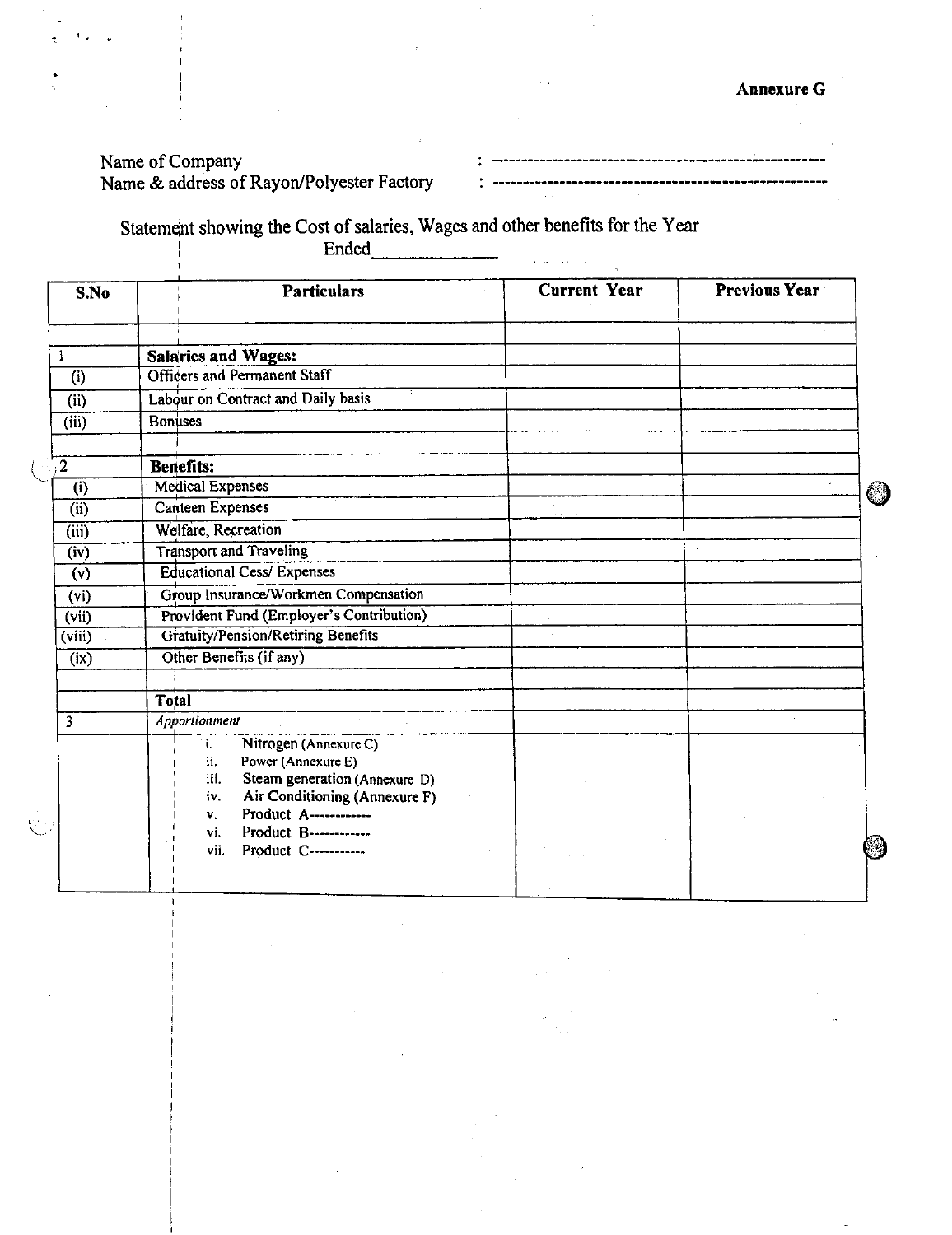**Annexure H** •.

ett.

Name of Company Name & address of Rayon/Polyester Factory

Statement showing the Cost of Administrative overheads for the Year Ended

|                                                                                                                                                                          | <b>Current Year</b> | <b>Previous Year</b> |
|--------------------------------------------------------------------------------------------------------------------------------------------------------------------------|---------------------|----------------------|
| 1. Salaries Wages & Other Benefits (Annexure G)                                                                                                                          |                     |                      |
| 2. Directors Remuneration                                                                                                                                                |                     |                      |
| 3. Directors Traveling                                                                                                                                                   |                     |                      |
| 4. Staff Traveling                                                                                                                                                       |                     |                      |
| 5. Vehicle Running Expenses                                                                                                                                              |                     |                      |
| 6. Communication Expenses                                                                                                                                                |                     |                      |
| 7. Repair & Maintenance                                                                                                                                                  |                     |                      |
| i) Office Equipments                                                                                                                                                     |                     |                      |
| ii) Furniture & Fixtures                                                                                                                                                 |                     |                      |
| 8. Building others (to be specified)                                                                                                                                     |                     |                      |
| 9. Advertisement                                                                                                                                                         |                     |                      |
| 10. Utilities                                                                                                                                                            |                     |                      |
| 11. Rent, Rates & Taxes                                                                                                                                                  |                     |                      |
| 12. Printing & Stationary                                                                                                                                                |                     |                      |
| 13. Legal & Professional Expenses                                                                                                                                        |                     |                      |
| 14. Entertainment                                                                                                                                                        |                     |                      |
| 15. Insurance Costs                                                                                                                                                      |                     |                      |
| 16. Charity & Donation                                                                                                                                                   |                     |                      |
| 17. Others to be specified                                                                                                                                               |                     |                      |
| 18. Depreciation                                                                                                                                                         |                     |                      |
| $\chi$<br><b>Total</b>                                                                                                                                                   |                     |                      |
| <b>Apportionment</b>                                                                                                                                                     |                     |                      |
| ì.<br>Nitrogen (Annexure C)<br>lii.<br>Power (Annexure E)<br>Steam generation (Annexure D)<br>ш.<br>į۷.<br>Air Conditioning (Annexure F)<br>lv.<br>Product A------------ |                     |                      |
| vi.<br>Product B------------<br>lvii.<br>Product C----------                                                                                                             |                     |                      |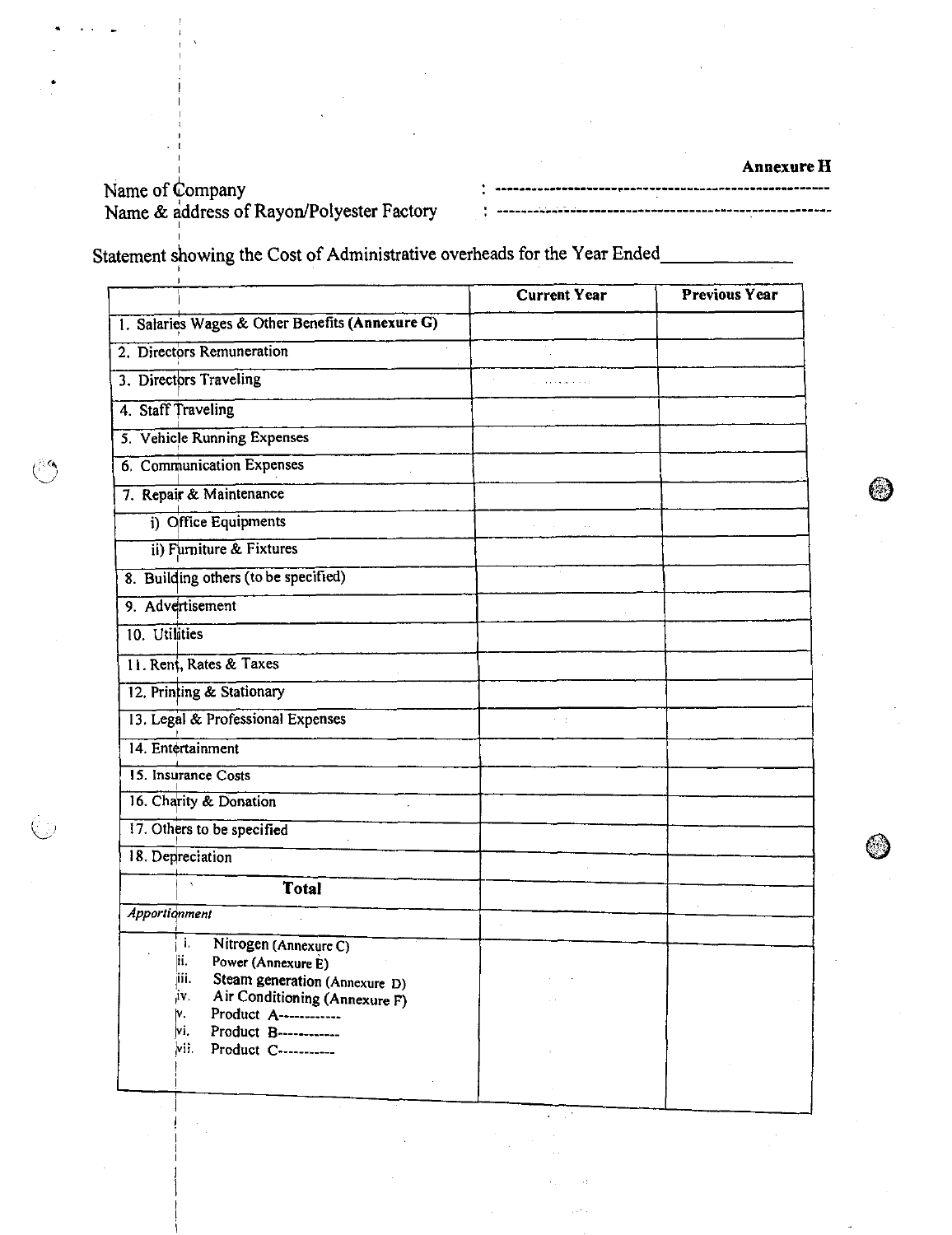Annexure I

# Name of Company Name *&* address of Rayon/Polyester Factory

,,,,,,,,,,,,,,,,,,,,,,,,,,,,,,,,,

Statement showing the Cost of manufacturing overheads for the Year Ended

|                         | <b>PARTICULARS</b>                                                                                                                                                                                                                                | <b>CURRENT</b><br><b>YEAR</b> | PREVIOUS YEAR |
|-------------------------|---------------------------------------------------------------------------------------------------------------------------------------------------------------------------------------------------------------------------------------------------|-------------------------------|---------------|
| 1                       | Consumable stores and spare parts                                                                                                                                                                                                                 |                               |               |
| $\overline{2}$          | Repair and maintenance                                                                                                                                                                                                                            |                               |               |
| 3                       | <b>Utilities</b>                                                                                                                                                                                                                                  |                               |               |
| $\overline{\mathbf{4}}$ | <b>Insurance</b>                                                                                                                                                                                                                                  |                               |               |
| 5                       | Lubrication oil                                                                                                                                                                                                                                   |                               |               |
| 6                       | Rent                                                                                                                                                                                                                                              |                               |               |
| 7                       | Rates & Taxes                                                                                                                                                                                                                                     |                               |               |
| 8                       | Office Supplies                                                                                                                                                                                                                                   |                               |               |
| $\overline{9}$          | Other Overheads (to be specified)                                                                                                                                                                                                                 |                               |               |
| 10                      | Depreciation                                                                                                                                                                                                                                      |                               |               |
|                         | Apportionment                                                                                                                                                                                                                                     |                               |               |
|                         | Nitrogen (Annexure C)<br>ì.<br>Power (Annexure E)<br>ii.<br>Steam generation (Annexure D)<br>iii.<br>Air Conditioning (Annexure F)<br>i۷.<br>Product A------------<br>$V_{\rm{H}}$<br>Product B------------<br>vi.<br>Product C----------<br>vii. |                               |               |

 $\begin{pmatrix} 1 & 1 \\ 1 & 1 \end{pmatrix}$ 

6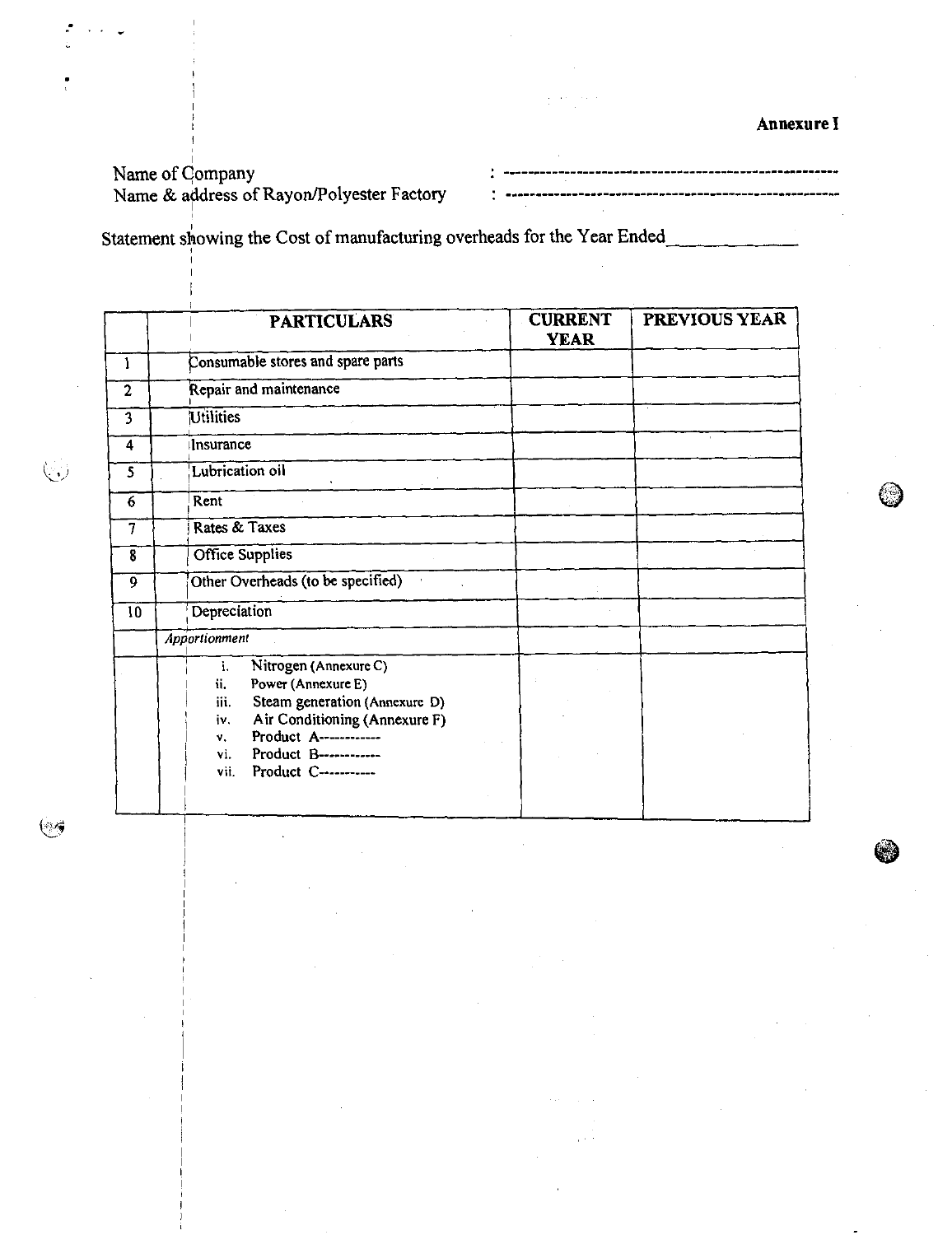s#Bo=#b@po@@=o#u#=###oop#==bp=#b! -nad Reigwydd yn yw 4ewd 2 2 pe

### Name of Company

G.

Name & address of Rayon/Polyester Factory

Statement shoving the Cost of Selling, Distribution for the Year Ended

|                                      |                                                                                                                                                                                                       | <b>Current Year</b><br>(Rs.) | <b>Previous Year</b><br>(Rs.) |
|--------------------------------------|-------------------------------------------------------------------------------------------------------------------------------------------------------------------------------------------------------|------------------------------|-------------------------------|
|                                      | Salaries, Wages & Other Benefits (Annexure G)                                                                                                                                                         |                              |                               |
|                                      | Commission to Selling agents                                                                                                                                                                          |                              |                               |
|                                      | Freight and transport charges less recoveries from                                                                                                                                                    |                              |                               |
| customers                            |                                                                                                                                                                                                       |                              |                               |
|                                      | Loading and unloading charges                                                                                                                                                                         |                              |                               |
| Godown rent                          |                                                                                                                                                                                                       |                              |                               |
|                                      | Retail sales office expenses such as . rent etc., if any                                                                                                                                              |                              |                               |
| Other expenses                       |                                                                                                                                                                                                       |                              |                               |
|                                      | Share of Administration Overheads                                                                                                                                                                     |                              |                               |
| Stores & Spares                      |                                                                                                                                                                                                       |                              |                               |
| Loose Tools                          |                                                                                                                                                                                                       |                              |                               |
| Depreciation                         |                                                                                                                                                                                                       |                              |                               |
| Insurance                            |                                                                                                                                                                                                       |                              |                               |
| Other Overheads                      |                                                                                                                                                                                                       |                              |                               |
| Total                                |                                                                                                                                                                                                       |                              |                               |
| Apportionment                        |                                                                                                                                                                                                       |                              |                               |
| iii.<br>iv.<br>v.<br>vi.<br>$vii.$ ; | i. Nitrogen (Annexure C)<br>ii. $\vert$ Power (Annexure E)<br>Steam generation (Annexure D)<br>Air Conditioning (Annexure F)<br>Product A------------<br>Product B-----------<br>Product C----------- |                              |                               |